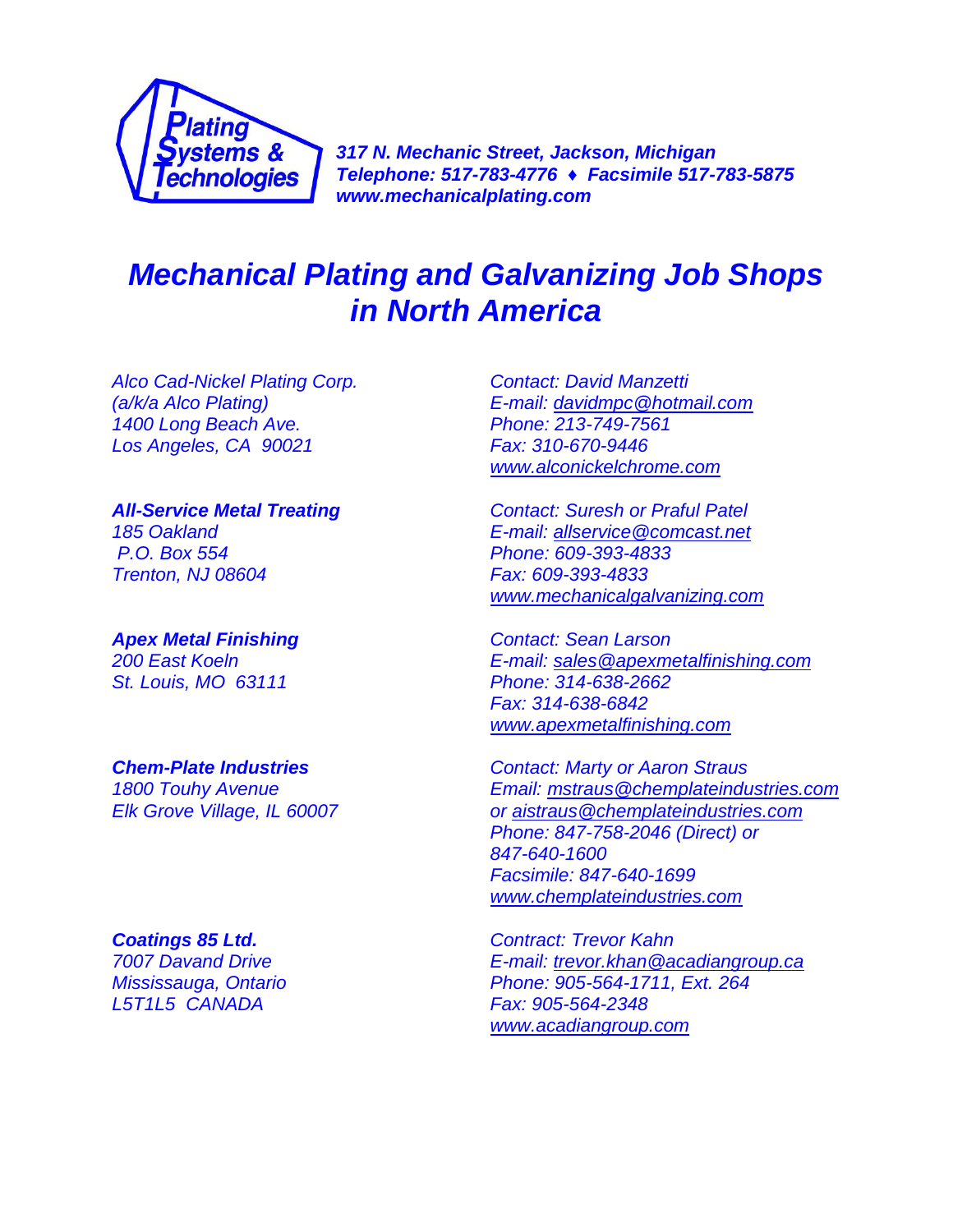### *Mechanical Plating and Galvanizing Job Shops in North America Page 2 of 3*

*Custom Industrial Processing Contact: Eric Lanzel St. Marys, PA 15857 Phone: 814-834-1883*

*Dyna-Burr Chicago Contact: Pat McKenna*

*Industrial Metal Finishing Co. Contact: Justin Blumberg 4200 Perry E-mail: [justin@imf-co.com](mailto:justin@imf-co.com) Houston, TX 77021 Phone: 713-747-6700*

*M & R Plating Contact: Mike Schweich Washington, MO 63090* 

*Mechanical Galv-Plating Contact: Tim Baker Sidney, OH 45365 [sales@mgpcorp.com](mailto:sales@mgpcorp.com)*

*Space Mechanical Industries Inc. Contact: Raju Shah 195 Bartley Drive E-mail: [spaceplating@email.com](mailto:spaceplating@email.com) Toronto, Ontario Phone: 416-757-1148 M4A1E6 CANADA Fax: 416-757-1149*

*State Road E-mail: [elanzel@ciprocessing.com](mailto:elanzel@ciprocessing.com) Fax: 814-834-1537 [www.ciprocessing.com](file:///E:/Local%20Settings/Temporary%20Internet%20Files/Content.Outlook/PFOOYUWB/www.ciprocessing.com)*

*65 East Lake Street E-mail: [patmckenna15@gmail.com](mailto:patmckenna15@gmail.com) Northlake, IL 60164 Phone: 708-345-0762 Fax: 708-345-0778 [www.dynaburr.com](http://www.dynaburr.com/)*

> *Fax: 713-747-7857 [www.imf-co.com](file:///E:/Local%20Settings/Temporary%20Internet%20Files/Content.Outlook/PFOOYUWB/www.imf-co.com)*

*303 Westlink Industrial Dr. E-mail: [mrplating@mrplating.net](mailto:mrplating@mrplating.net) Fax: 636-239-3310 [www.mrplating.com](http://www.mrplating.com/)*

*933 Oak Avenue E-mail: [tbaker@mgpcorp.com](mailto:tbaker@mgpcorp.com) or Phone: 937-492-3143 Fax: 937-492-6260 [www.mgpcorp.com](http://www.mgpcorp.com/)*

*Plateco, Inc. Contact: Jim Schweich 1375 Industrial E-mail: [jsch@platecoinc.com](mailto:jsch@platecoinc.com) Reedsburg, WI 53959 Phone: 608-524-8241 Fax: 608-524-6486 [www.platecoinc.com](http://www.platecoinc.com/)*